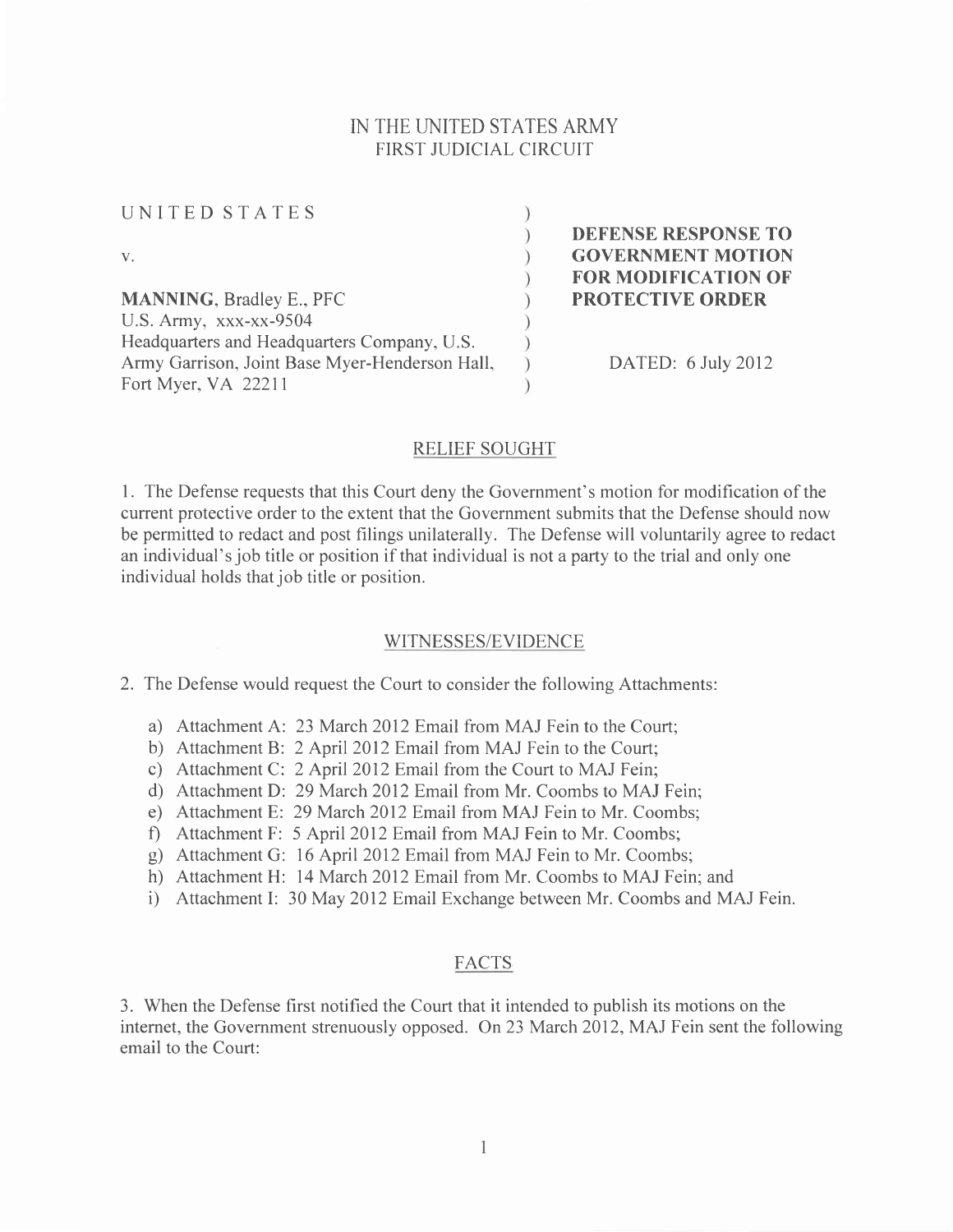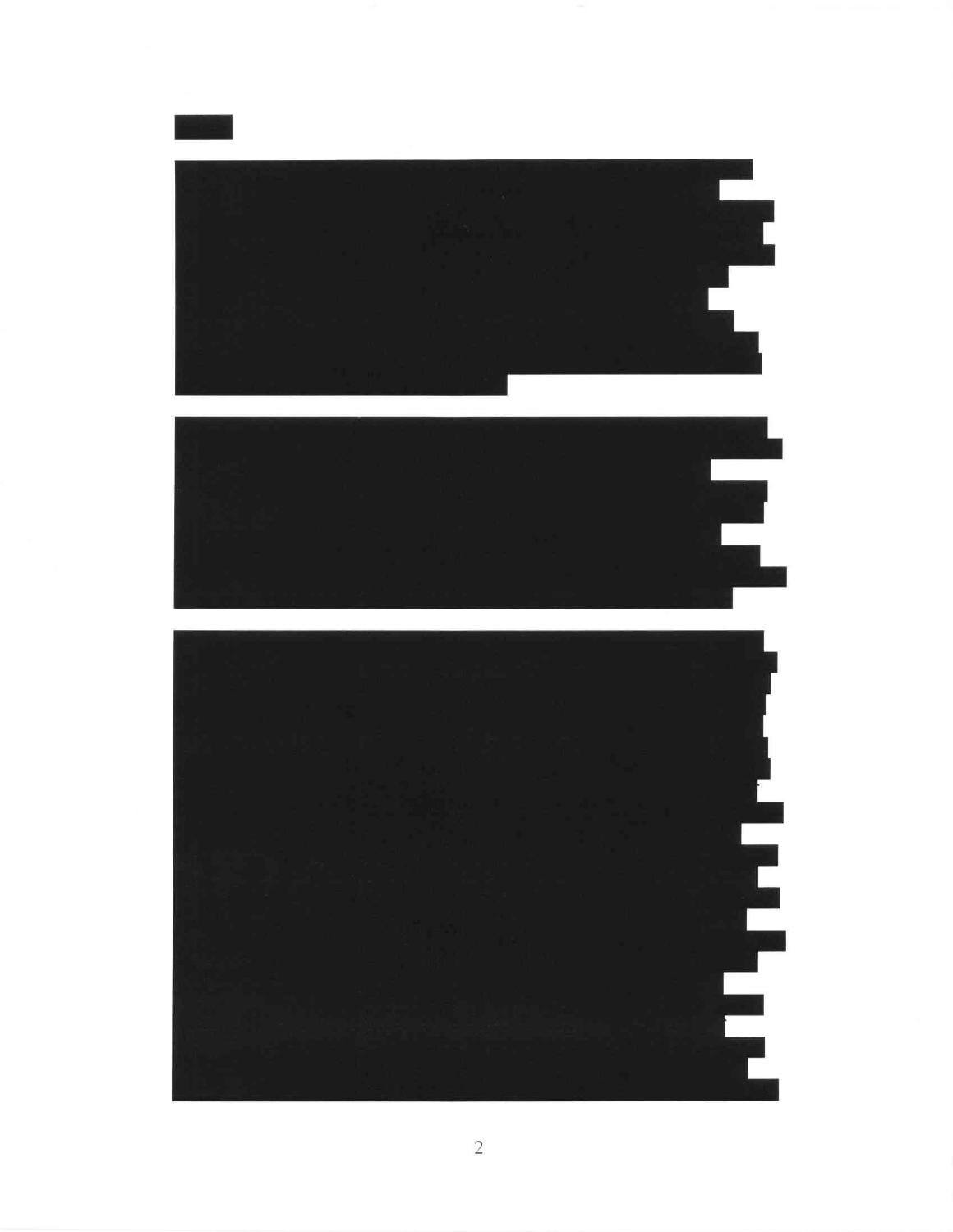See Attachment A.

4. Prior to a final protective order being in place, the Defense published a synopsis of the upcoming motions arguments on Mr. Coombs' blog. The blog contained a general description of the types of issues that would be litigated. MAJ Fein objected to the Defense's blog post and on 2 April 2012 wrote to the Court:



See Attachment B.

5. The Court dismissed MAJ Fein's concerns, stating "The intent of the interim order was to ensure no information was published outside of court that included information from discovery via protective order, information subject to privilege under MRE 505 and 506, and PII to protect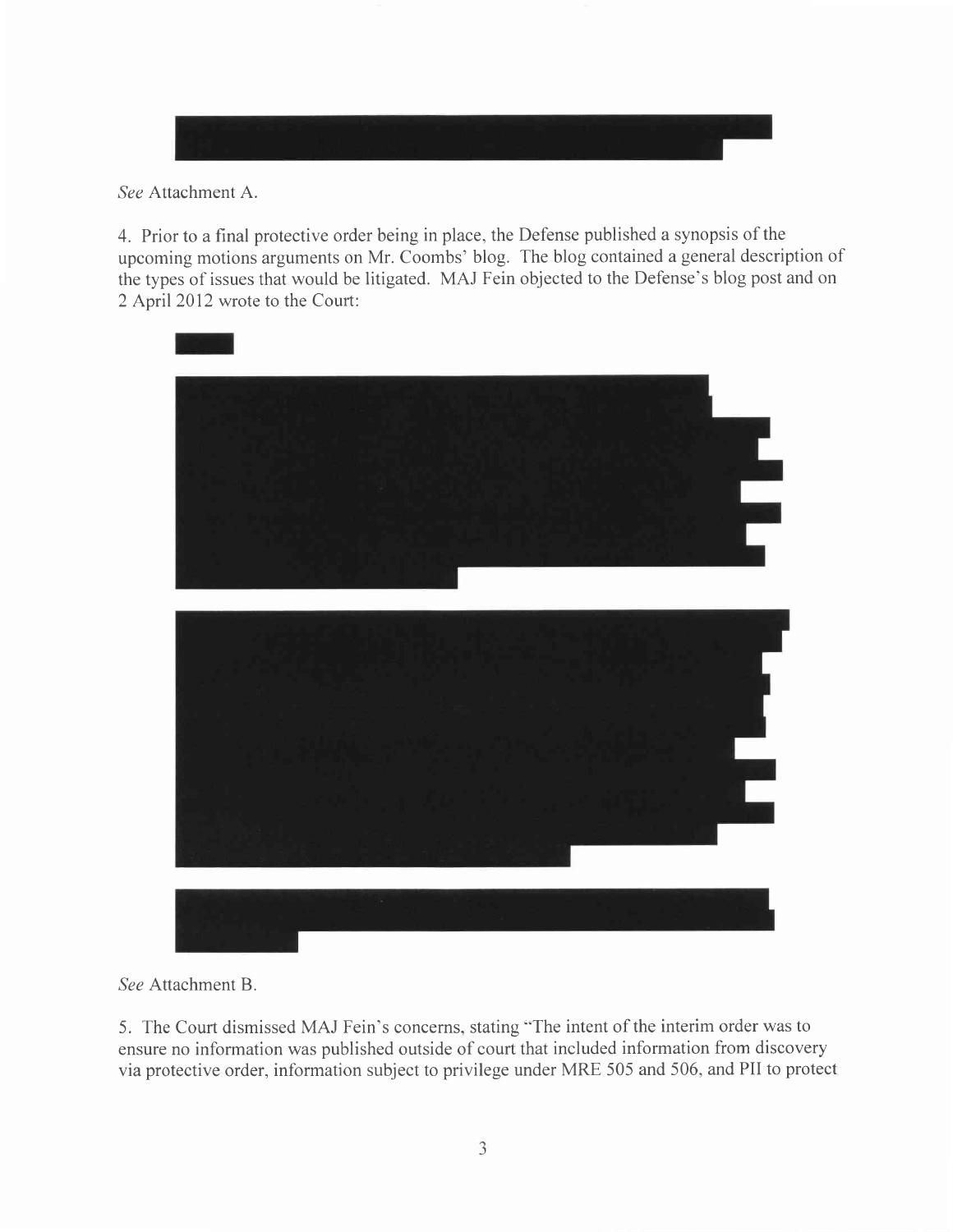witness/participant privacy and safety. The interim order was not intended to prevent the defense from publishing their legal theory for upcoming motions ." See Attachment C.

6. Prior to beginning its redactions, the Defense emailed the Government to get the Government's position on what information needed to be redacted. The Defense wrote on29 March 2012:

I am in the process of conducting my redactions. I would like to get the Government's position on whether you would have any objection to the following:

a) Quoting statements by Government counsel during arguments;

b) Quoting from Government Pleadings;

c) Quoting emails from the Government to the Court and/or the Defense; and

d) Quoting Court Rulings.

See Attachment D.

7. The Government responded, "

." The Government provided no further

elaboration on this statement. See Attachment E.

8. On 5 April 2012, MAJ Fein wrote to the Defense (copying the Court) and stated:



See Attachment F. The Defense complied with the Government's request and has since highlighted all proposed redactions in yellow to facilitate the review by the Government. Because many of the motions are purely legal, they have not required any redactions.

9. Since April 2012, the Defense has made redactions in utmost good faith – and has in fact redacted more than it considers necessary so as to avoid any litigation over the issue. The Government has not once expressed any concerns with the Defense's redactions.

# ARGUMENT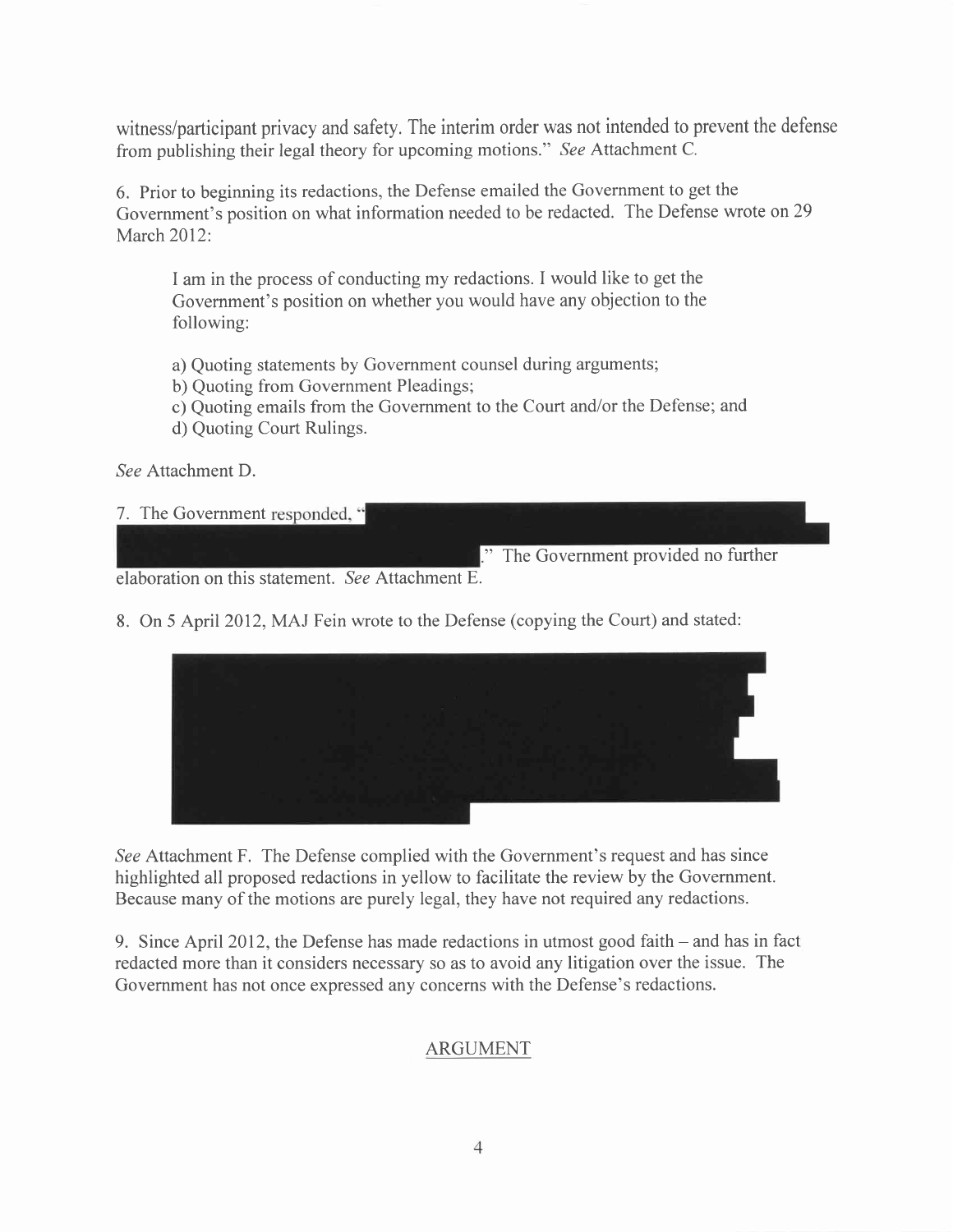10. The Defense does not understand how the Government can go from its position in April  $2012$  ( $\frac{44}{3}$ )



<sup>I</sup>I . In early April, the Government was concerned about the parade of horribles that would befall the proceeding and the United States if the Defense were to publish its motions publicly:



See Attachment A. In fact, the Government was so concerned about all these bad things happening that it requested thirty days to review a given Defense filing. *Id.* Apparently, the Government is not concerned about any of these things anymore and is prepared to risk "irreparable prejudice to the United States" and "materially prejudicing the proceeding" simply because the process of reviewing the redactions has gotten "overly burdensome." See Appellate Exhibit CLXIII at p. 3.

### 12. In April 2012, MAJ Fein stated that "

Attachment B. Apparently, the Government is prepared to abdicate that duty because it's just too hard on them.

 $"$  See

13. Prior to addressing the substance of the Government's motion, the Defense submits that the current motion shows the hypocrisy of the Government's litigation positions in this case. The Government often makes the-world-will-end-if-this-happens arguments, undermining the Government's credibility in the eyes of the Court and the public at large. For instance, the Government argued that the Defense should have to prepare all of its motions (classified and unclassified) from a trailer on Fort Meade – any other order would compromise national security and cause grave danger to the United States. This latest motion shows just how much credence the Court should give to these types of arguments.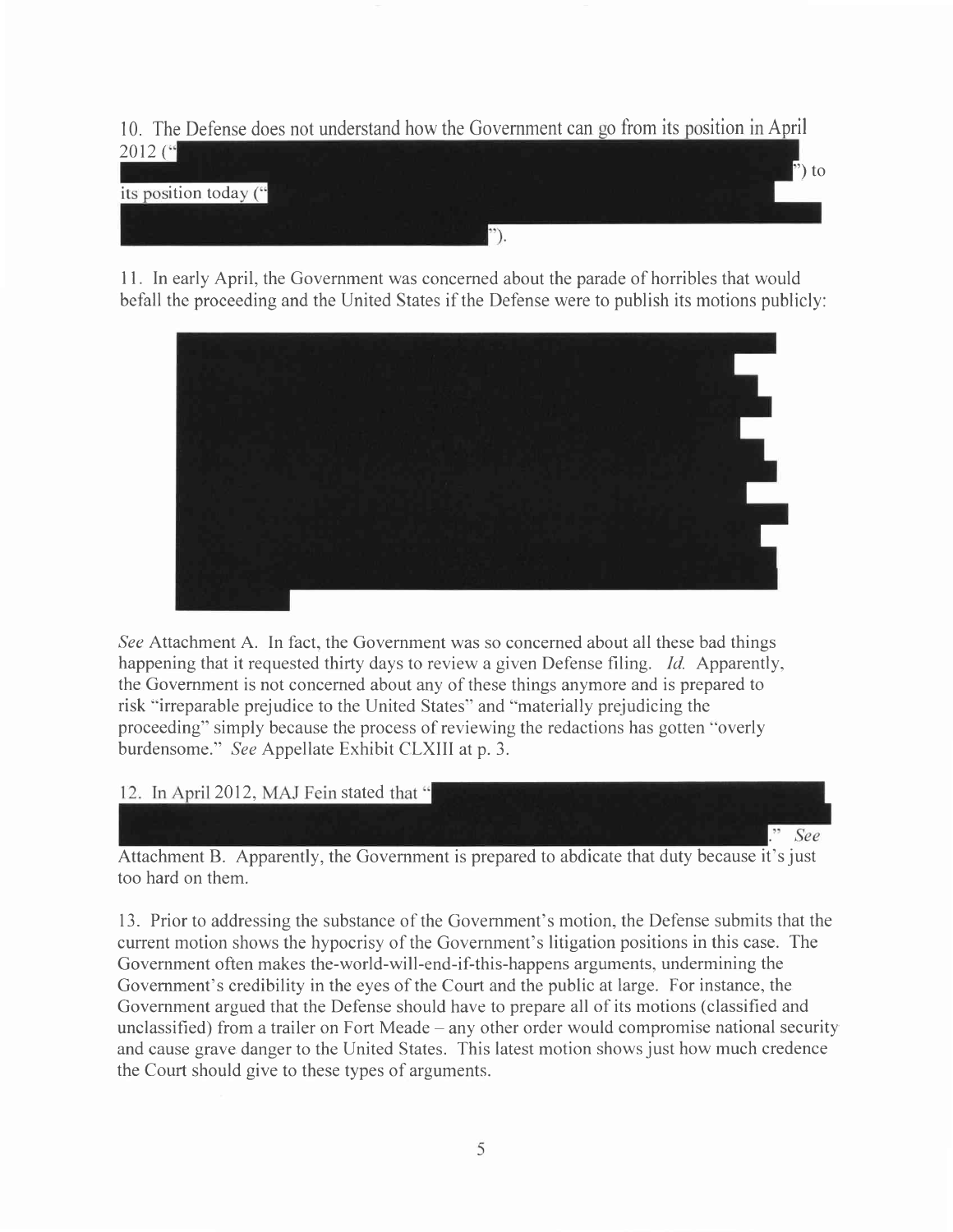14. First and foremost, the Government's position simply does not make sense. The Government states that it is required to "coordinate the approval" of Defense filings with various equity holders. See Appellate Exhibit CLXIII, p. 2 ("



"). However, the Government is prepared to cede responsibility for the motions and allow the Defense to review/redact/file motions on its own. This obviously means that it is not necessary to have equity-holders' approval in order to review and publish the motions. In other words, if the Government is now prepared to allow the Defense to post its motions unilaterally, then the Government is undertaking a wholly unnecessary process in getting approvals from various agencies. It is hard to believe that the Government does not see the fatal flaw in its own argument - it is asking the Court to relieve it from an obligation (consulting with equity holders and getting approvals) that it does not actually have. If agency approval is not necessary, why can't a team of five Government lawyers review a document. which thev have to read anvway. and make the determination on their own as to whether anything contained therein is problematic?

15. The Government's excuse for no longer wanting to be subject to the protective order that it requested is that the process has become "overly burdensome." See Appellate Exhibit CLXIII, p. 3. The Government says that "

 $\frac{1}{d}$ . The Defense submits that with a prosecution team the size of a starting football lineup, the Government should be able to keep on track of redactions (conveniently highlighted in yellow) and prepare for argument and ensure the accused gets a fair trial.

16. The Government then complains that the process is '

 $\blacksquare$ <sup>22</sup> *Id.* The Government already tried a variation of this argument with respect to producing a witness from the Department of State; the Court did not buy it then, nor should it buy it now.

17. What is troublesome is the Government's next sentence. The Government states.

See Appellate Exhibit CLXIII at p. 3 (emphasis added). To the Defense, this looks like a not-soveiled threat: If you make us continue with reviewing redactions, we will slow down your discovery.

18. This is not the first time the Government has resorted to subtle threats. When the Court ordered the Government to review the hard drives of the computers for certain specified programs, the Government decided at the last-minute it would rather turn over the hard drives

<sup>&#</sup>x27; The Court's reaction to this over-the-top argument was, "lt's one witness, MAJ Fein."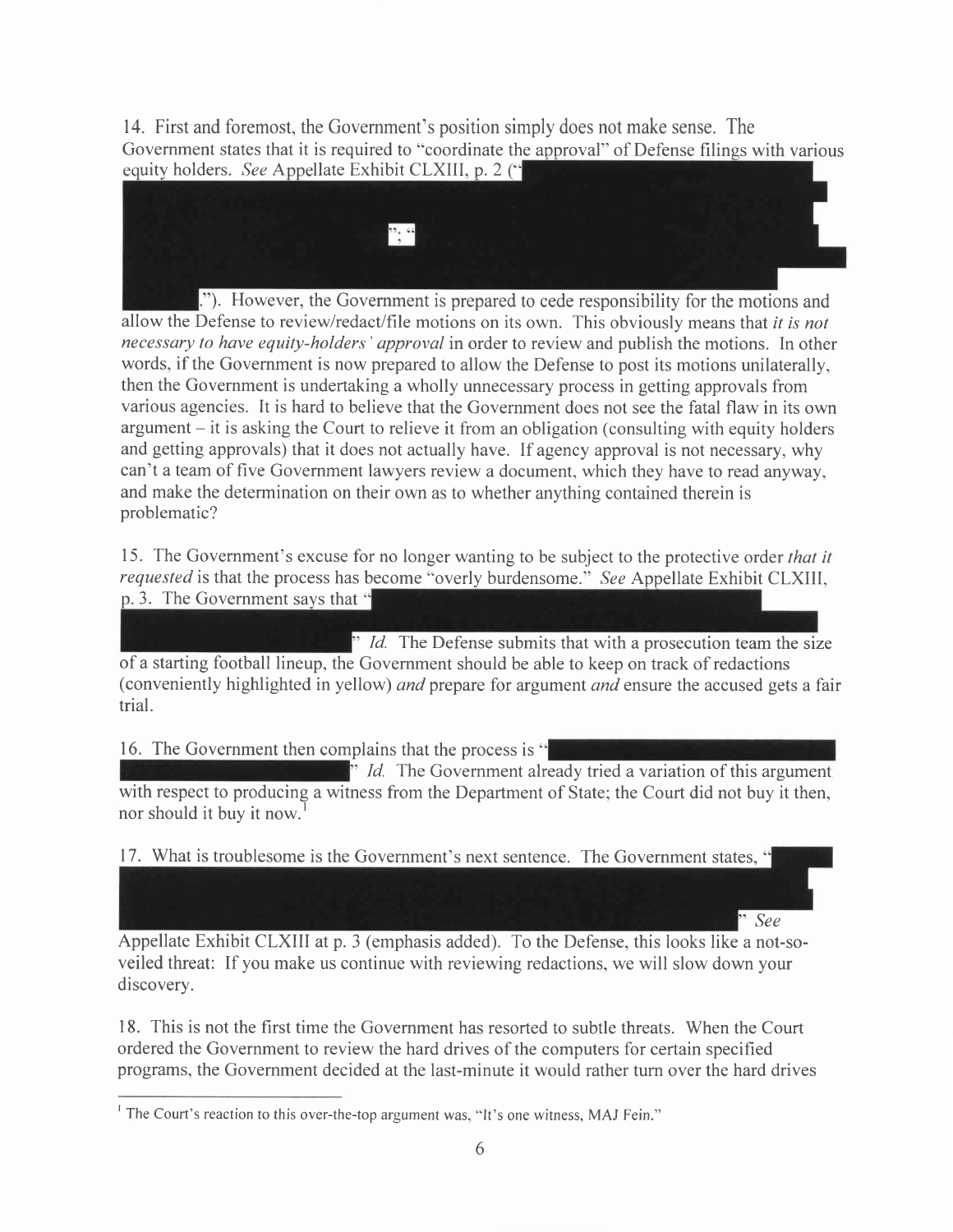than produce to the Defense the results of the forensic searches ordered by the Court. The Defense opposed and asked the Government to produce the forensic searches as per the Court's timeline, as well as the computer hard drives. MAJ Fein implied that if the Defense did not agree to waive the forensic results, it would take much longer for the Defense to get access to the harddrives. In this respect, MAJ Fein stated:



See Attachment G. Thus, it appears that, much like the computers, the Government is using the threat of delay in order to achieve its intended result.

19. Once one gets past the silly "this is just too hard for us" argument, one is left to wonder why the Government would want to allow the Defense the ability to post motions on its own, without any review or input from the Government. After all, the Government did say "

See Attachment B. The answer is obvious: the Government is waiting for a "gotcha" moment, where it can claim that the Defense has violated a protective order and caused grave and ineparable damage to the United States.

20. The Defense believes that the Government is setting the Defense up for another "spillage" incident, much like the one in March  $2012<sup>2</sup>$  Although this was never addressed on the record, the Defense believes that a spillage did not occur and that the Government misrepresented to the Court that an OCA had determined that a spillage occurred. See Attachment H ("I just got off the phone with CPT Fein. I called him to clarify whether there was a new claim of possible spillage. CPT Fein told me that there was not. His email simply referred to the claimed spillage from several weeks ago and possible issue he raised yesterday. Although not in his email, CPT

<sup>&</sup>lt;sup>2</sup> To refresh the Court's memory, this is the incident where the Government submitted that the Defense had committed a spillage by inference. The Defense's motion did not contain any classified information. A separate attachment to the Defense's motion did not contain any classified information. However, the Government maintained that by reading these two separate documents together, one could infer classified information.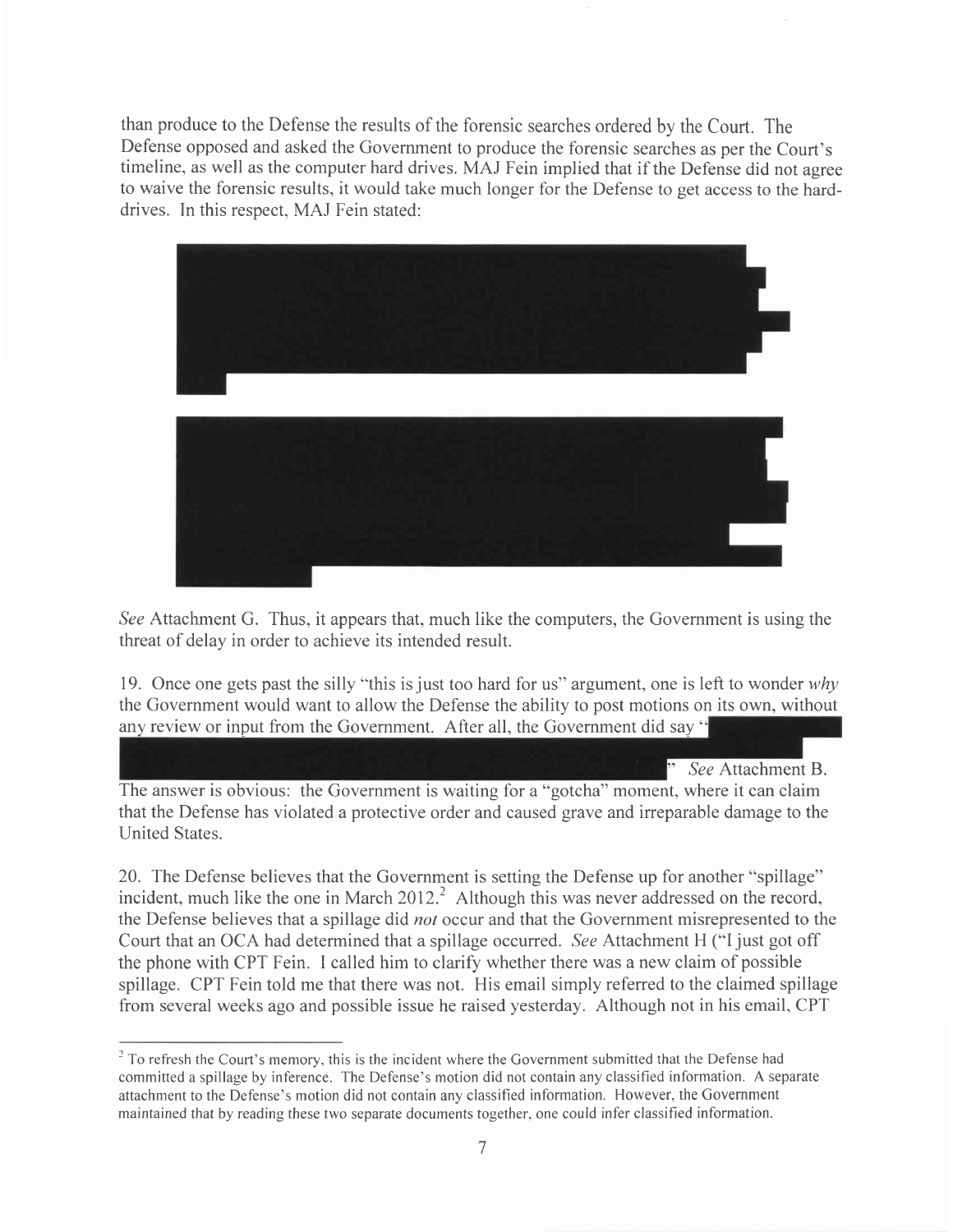Fein represented to me that the OCA concluded the latest incident constituted spillage. I have asked CPT Fein to provide copies of any emails to the Defense and the Court that he sent to the OCA and received from the OCA regarding this issue. He did not indicate that he would provide the correspondence, or any portion thereof. ..."). The clear proof that a spillage did not occur is the fact that no remediation measures were ever taken after the alleged spillage. If indeed <sup>a</sup> spillage did occur, it was incumbent on the Government to take remediation measures. As such, the Defense submits that the Government misrepresented that a spillage had occurred in order to make the Defense look like it could not be trusted.

21. The risk that the Defense will post a motion that contains something that the Government deems objectionable is very real. This is evidenced by the Government complaining to the Court about the Defense's posting of a wholly innocuous description of what motions were to be argued at the upcoming motions argument. See Attachment B  $($ 



"). So even though the Government did not have any actual concerns with "THIS" posting, it felt the need to tattle on the Defense.<sup>3</sup>

22. Moreover, the Government held the Defense to unreasonable standards with respect to the Court's protective order. The Government maintained that the Defense had to provide specific notice of its intent to publish individual motions; a blanket notice that the Defense would publish every motion that it filed was not enough. The following email exchange between the parties occurred on 30 May 2012 in respect of a motion that the Defense apparently did not give the Government specific notice of:



<sup>&</sup>lt;sup>3</sup> The Government had a similar "over the top" response when the Defense offered a redacted copy of the Grand Jury testimony into evidence. The Government complained that the Defense was waiving protected information around and that the information had to be under seal.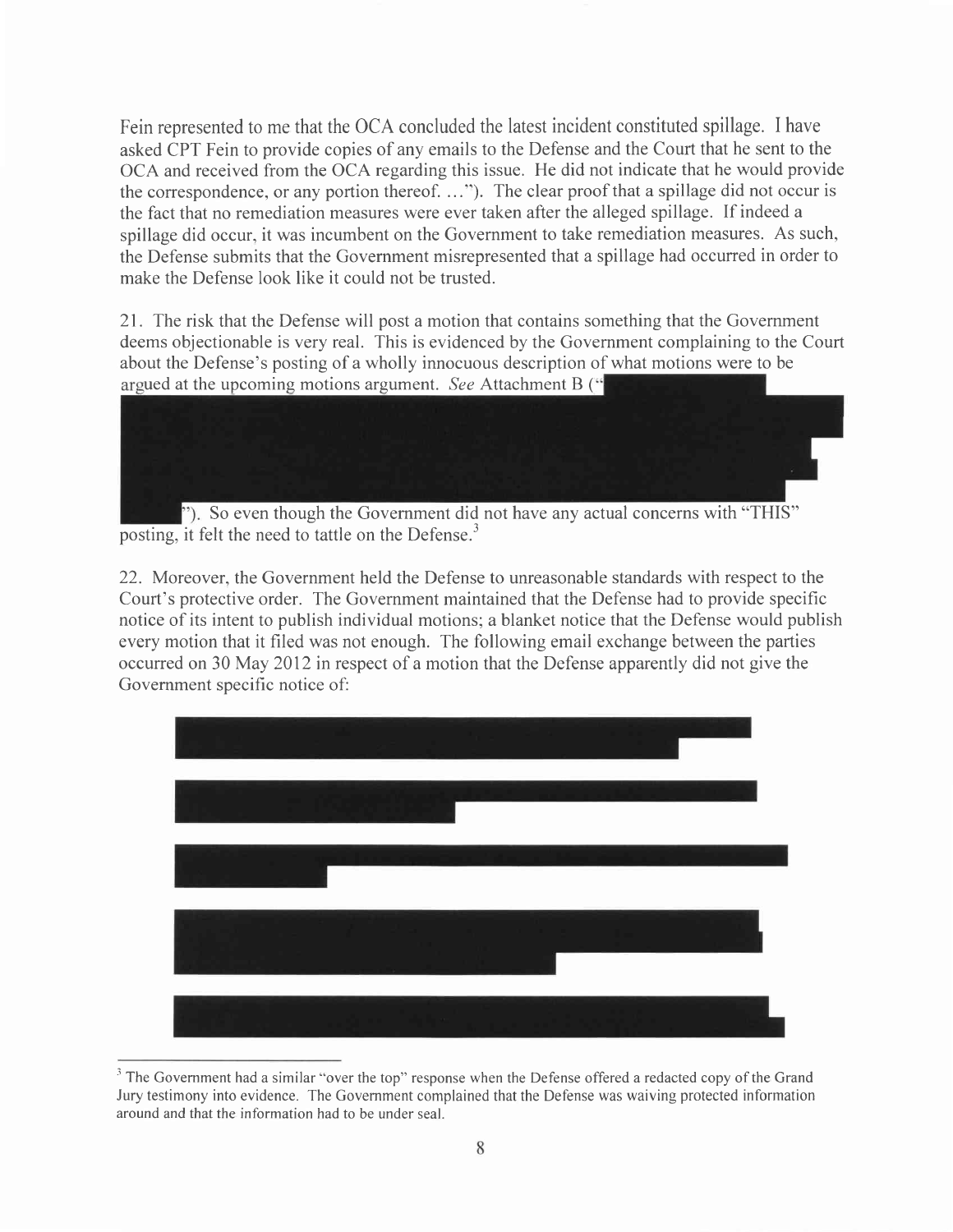

See Attachment I.

23. The Defense does not believe that the Court's order requires the Defense to specifically provide notice of each and every motion it intends to file publicly, given that it has already stated that it will file every motion publicly. The bigger point here is that the Government continually adopts unreasonable litigation positions – and the Defense expects to see this behavior continue if the Defense permitted to file motions publicly without the Government's input.

24. Aside from the Court's Protective Order, the Defense has had no guidance from the Government on what may or may not be objectionable. To date, the Defense has over-redacted its filings simply because it does not feel like getting into an irrational debate with the Government over the redactions. However, the Defense still does not know what information (aside from information subject to a protective order) the Government might suddenly deem problematic. Consequently, the Defense does not want to risk the near-certain fate that will result if the Defense files a motion without the Government's blessing: the infamous "gotcha" moment. This is of particular concern since the Protective Order still does not specify the circumstances under which the Government might decide to report Defense counsel to their state bar association.

### 25. The Government's final request is that the Court "

The Defense does not object to this. However, with so much in the public domain already and the individuals being referred to by title and name in open court, the request appears to be pointless. Moreover, the proffered reason for the redaction  $-$  "to protect the safety of potential witnesses" - seems far-fetched to say the least. Nonetheless, the Defense will endeavor to comply with the Government's request.